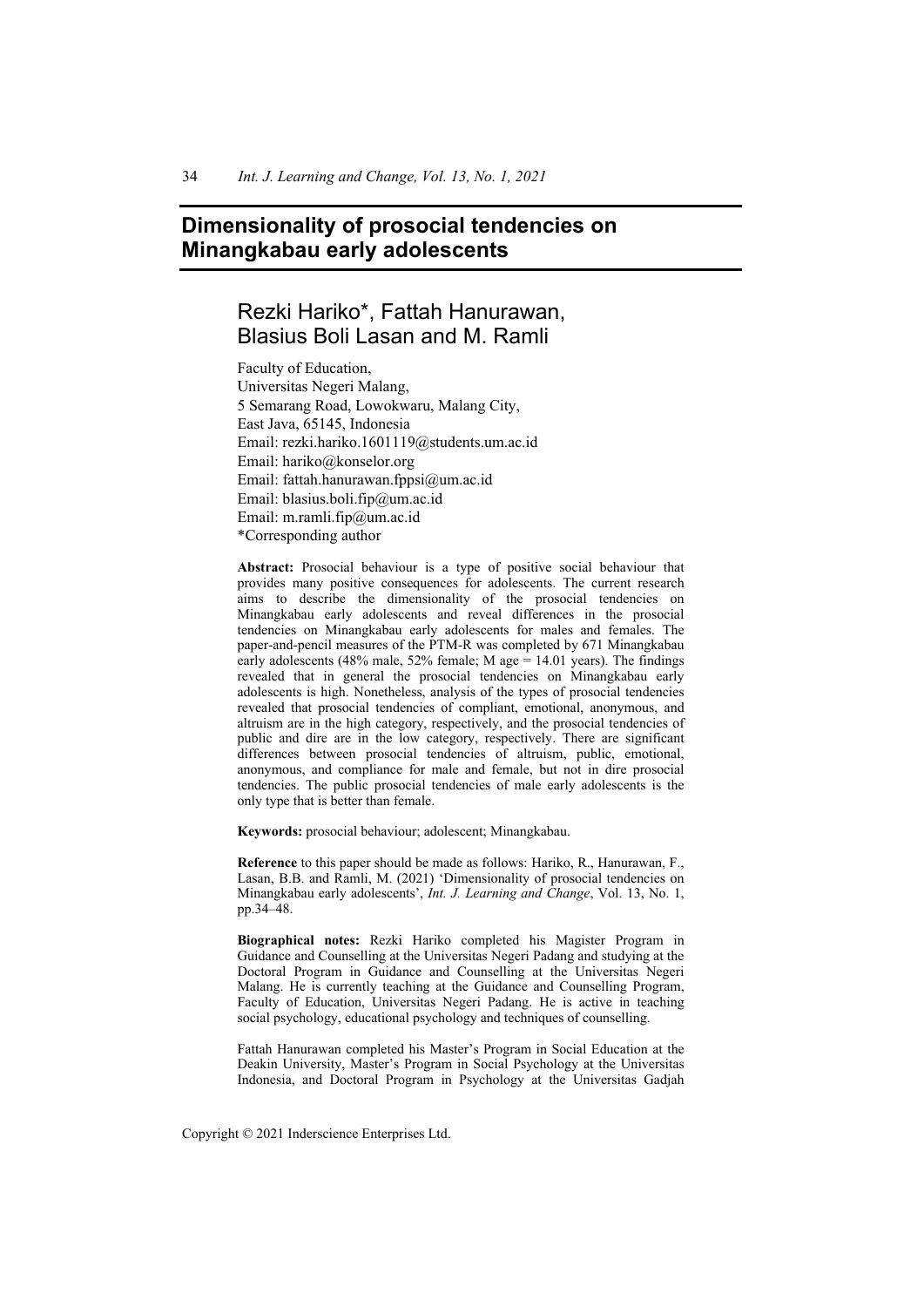Mada. He is currently teaching at the Psychology Program, Faculty of Psychology, Universitas Negeri Malang. He is active in teaching social psychology, philosophy, and qualitative research.

Blasius Boli Lasan completed his Master's and Doctoral Program in Guidance and Counselling at the Universitas Negeri Malang. He is currently teaching at the Guidance and Counselling Program, Faculty of Education, Universitas Negeri Malang. He is active in teaching philosophy of education, introduction to education and qualitative research.

M. Ramli completed his Master's Program in Elementary Education at the University of Iowa, and Doctoral Program in Guidance and Counselling at the Universitas Pendidikan Indonesia. He is currently teaching at the Guidance and Counselling Program, Faculty of Education, Universitas Negeri Malang. He is active in teaching techniques of counselling, counselling psychology and introduction to education.

#### **1 Introduction**

Prosocial behaviour – voluntary behaviour intended to benefit another (Eisenberg et al., 2006) – may be enacted for many different reasons, including concern for another, anticipation of approval or rewards, the desire to conform with norms or felt duties, or due to a sense of fairness or justice (Eisenberg et al., 2015a). This type of positive social behaviour contributes positively to individuals at various trajectory of ages, especially during adolescence. Prosocial behaviour is of obvious importance to the quality of dyadic and group interactions (Eisenberg et al., 2015), and aspect that highly considered as an integral to intervention goals that seek to promote the development of successful adolescent (Caprara et al., 2015).

Prosocial behaviour is a type of positive social behaviour that is expected to develop well in every adolescent. Prosocial behaviours is one indicator of positive psychological (Carlo and Randall, 2002) and behavioural adjustment and important markers of healthy social functioning (Davis et al., 2017). There is a considerable amount of empirical evidence suggesting that fostering prosocial behaviour at school can contribute to students' learning and adjustment over time (Caprara et al., 2015). Being prosocial in adolescence gives students a greater chance to succeed at school (Gerbino et al., 2018). A number of research data shows that prosocial behaviour is positively associated with student achievement (Caprara et al., 2000; Ma et al., 1996), self-esteem (Jacobs et al., 2004; Zuffianò et al., 2014), as a strength and a key resource for adolescents' academic attainment (Gerbino et al., 2018).

Prosocial behaviour carries protective functions for adolescents from negative developmental potentials. Prosocial behaviours neutralise, inhibit, or arrest disruptive behaviours (Caprara et al., 2015) and provide protective effects for social outcomes in young adulthood (Toseeb et al., 2017). Prosocial behaviour protects adolescents from affiliation with peers who deviate, delinquency and antisocial behaviour (Carlo et al., 2014). Prosocial behaviour protects adolescents against negative developmental outcomes, such as peer rejection aggression and antisocial behaviour, while simultaneously improving academic performance during adolescence (Caprara et al.,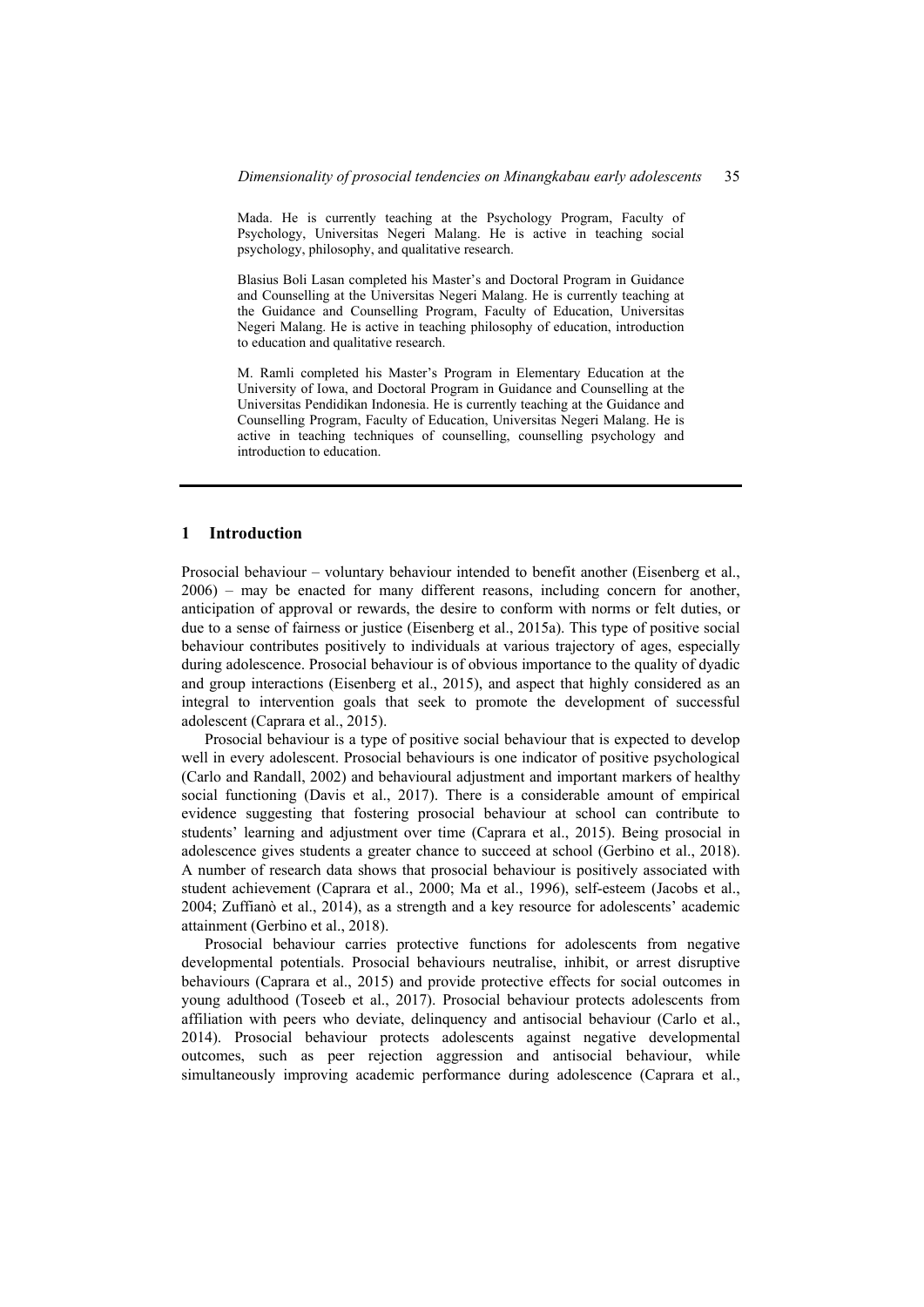2014, 2015). In contrast, prosocial behaviour that does not develop relates to low learning achievement, rejection by peers and teachers, or even dropping out of school (Caprara et al., 2000; Kokko et al., 2006; McEvoy and Welker, 2000; Warden and Mackinnon, 2003; Wentzel, 1993). A number of examples of the positive consequences of prosocial behaviour for adolescents as mentioned, increasingly confirm the importance of developing adolescent prosocial behaviour.

#### *1.1 Trends in the focus of recent research about adolescent*

Transitions that occur on adolescence essentially create potential both positive and negative developments. Unfortunately, until now adolescence is better known as a negative period. Adolescence is more popular as a period of turbulent, conflict, mood swings, a critical period in achieving success that leads individuals to social and academic pressures (Santrock, 2014). The inequality of research focus that has been occurring so far has caused negative stereotypes about adolescents to be more popular. Most social researchers focus more on the domain of the problems of adolescent development, such as: violence, antisocial behaviour and bullying (Carlo et al., 2014). Attention that focuses on positive changes that may occur to individuals during the teenage period is very less (Carlo et al., 1999), while attention to the negative aspects of adolescence is better developed (Padilla-Walker and Carlo, 2015). Different types of negative behaviour have been studied extensively, but investigations into prosocial behaviour and other positive behaviours have been studied much less (Fabes et al., 1999).

Recent developments, studies of prosocial behaviour and other positive aspects that may occur during adolescence have become topics of study that are beginning to attract social researchers. Actually, studies of prosocial behaviour have long existed and are very interesting for scholars in various disciplines (Carlo et al., 2018; Eisenberg and Spinrad, 2014). Although prosocial behaviour was a popular research topic in the 1970s and early 1980s, since the late 1990s there has been a resurgence of interest in the positive aspects of human development, spurred by positive psychology movement (Eisenberg et al., 2006, 2015b). The investigation of prosocial behaviour of adolescents and other age periods ranging gained great attention in the last decade (Brittian and Humphries, 2015; Dunfield, 2014). Recently, extensive and in-depth investigations have been carried out by experts interested in the topic of prosocial behaviour and adolescence.

Although most research on prosocial behaviour has been carried out using global and unidimensional constructs (Carlo et al., 2010), existing studies also show that prosocial behaviour must be conceptualised as a multidimensional constructs (Carlo et al., 2010). Some recent research about adolescent prosocial behaviour recognises prosocial behaviour as multidimensional rather than unidimensional (Eberly-Lewis and Coetzee, 2015). Likewise, descriptive analysis and empirical studies of prosocial development in adolescents have found that various types of prosocial behaviour may exist (Brittian and Humphries, 2015). However, it must be realised that prosocial behaviour can come from a variety of motives which in turn bring up several dimensions. Although general definitions do not limit the range of motivations that may be underlying, include diverse motives such as ingratiation, the desire to generate debt, the desire to improve the welfare of others, or acting in accordance with internalised moral values, but categorising prosocial behaviour has explicitly or implicit has been suggested (Eisenberg and Spinrad, 2014).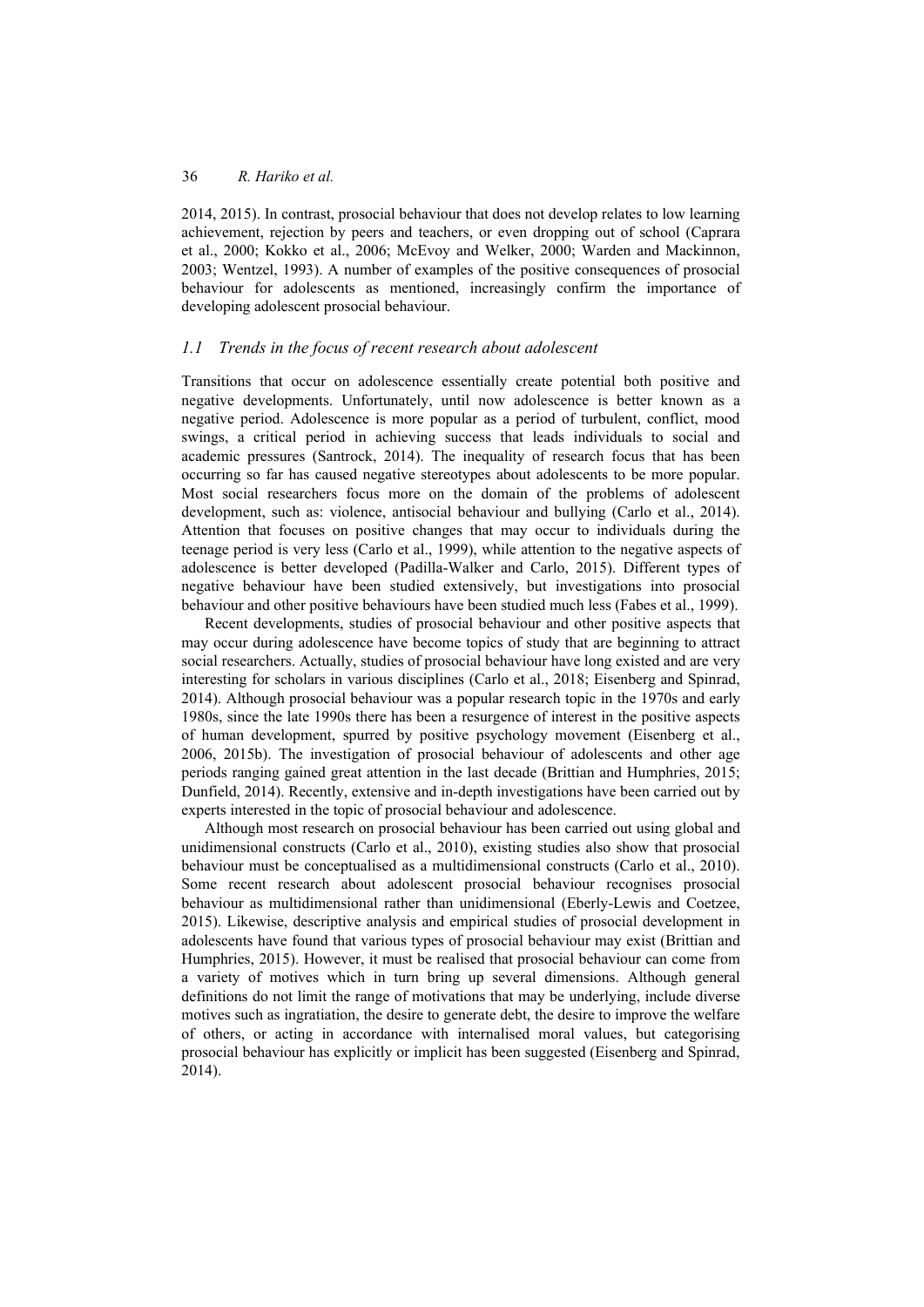There are various ways to categorise prosocial motives, and the most obvious dimension of relevance or at least the most discussed is from altruism to egoism (Eisenberg et al., 2016). Multidimensionality of prosocial behaviour can include actions that are spontaneously transmitted vs. those that are compliant (i.e., requested), public vs. private, which are costly vs. less costly, and spontaneously vs. planned (Eisenberg and Spinrad, 2014). Empirical studies of adolescent prosocial development by Carlo and colleagues (Carlo et al., 2010; Carlo and Randall, 2002; Padilla-Walker and Carlo, 2015) conceptualise six types of prosocial tendencies, namely: altruism, compliant, emotional, public, dire and anonymous. Altruism prosocial tendencies are defined as helping without expecting respect for oneself; compliant prosocial tendencies refers to one's intention to help when requested; emotional prosocial tendencies refer to actions in an emotional context or situation; public prosocial tendencies are defined as behaviours that benefit others in front of an audiences; dire prosocial tendencies defined as help in emergency or crisis situations; and anonymous prosocial tendencies are conceptualised as unidentified/known assistance (Brittian and Humphries, 2015; Carlo et al., 2010; Carlo and Randall, 2002; Padilla-Walker and Carlo, 2015). Each of the types shows varying correlations in terms of both the direction and strength of the correlation.

The inequality of research focus on adolescents as mentioned also happened in Indonesia. There is very little amount of research, if any, about the development of positive aspects and adolescent prosocial behaviour involving research samples from Indonesia. Similar to the opinion of Eisenberg et al. (2006), the inequality of the focus of research occurs as a consequence of aggression, crime, and immorality that has a greater characteristic for society. The response to negative behaviours that appear is more urgent than efforts to develop positive behaviour. Some studies on prosocial behaviour that have been carried out involve participants from Javanese and Sundanese ethnic groups and a small number of other ethnic groups outside the two ethnic groups (e.g., French et al., 2008; Mashuri and Zaduqisti, 2014; Trommsdorff et al., 2007). Meanwhile, as far as the knowledge of the researcher, studies on prosocial behaviour towards participants from the Minangkabau ethnic group have not been conducted or published before.

#### *1.2 Summary of hypothesis*

The current study begins by describing prosocial tendencies on Minangkabau early adolescents. Then, we investigated whether there were differences between prosocial tendencies on Minangkabau early adolescents for male and female. We propose a major hypothesis (Ha), there were differences between prosocial tendencies on Minangkabau early adolescents for male and females. In particular, several minor hypotheses are proposed, namely;  $(Ha<sub>1</sub>)$  there were differences between altruism prosocial tendencies on Minangkabau early adolescents for male and female; (Ha<sub>2</sub>) there were differences between public prosocial tendencies on Minangkabau early adolescents for male and female; (Ha3) there were differences between emotional prosocial tendencies on Minangkabau early adolescents for male and female; (Ha4) there were differences between dire prosocial tendencies on Minangkabau early adolescents for male and female; (Ha<sub>5</sub>) there were differences between anonymous prosocial tendencies on Minangkabau early adolescents for male and female; and  $(Ha<sub>6</sub>)$  there were differences between compliant prosocial tendencies on Minangkabau early adolescents for male and female.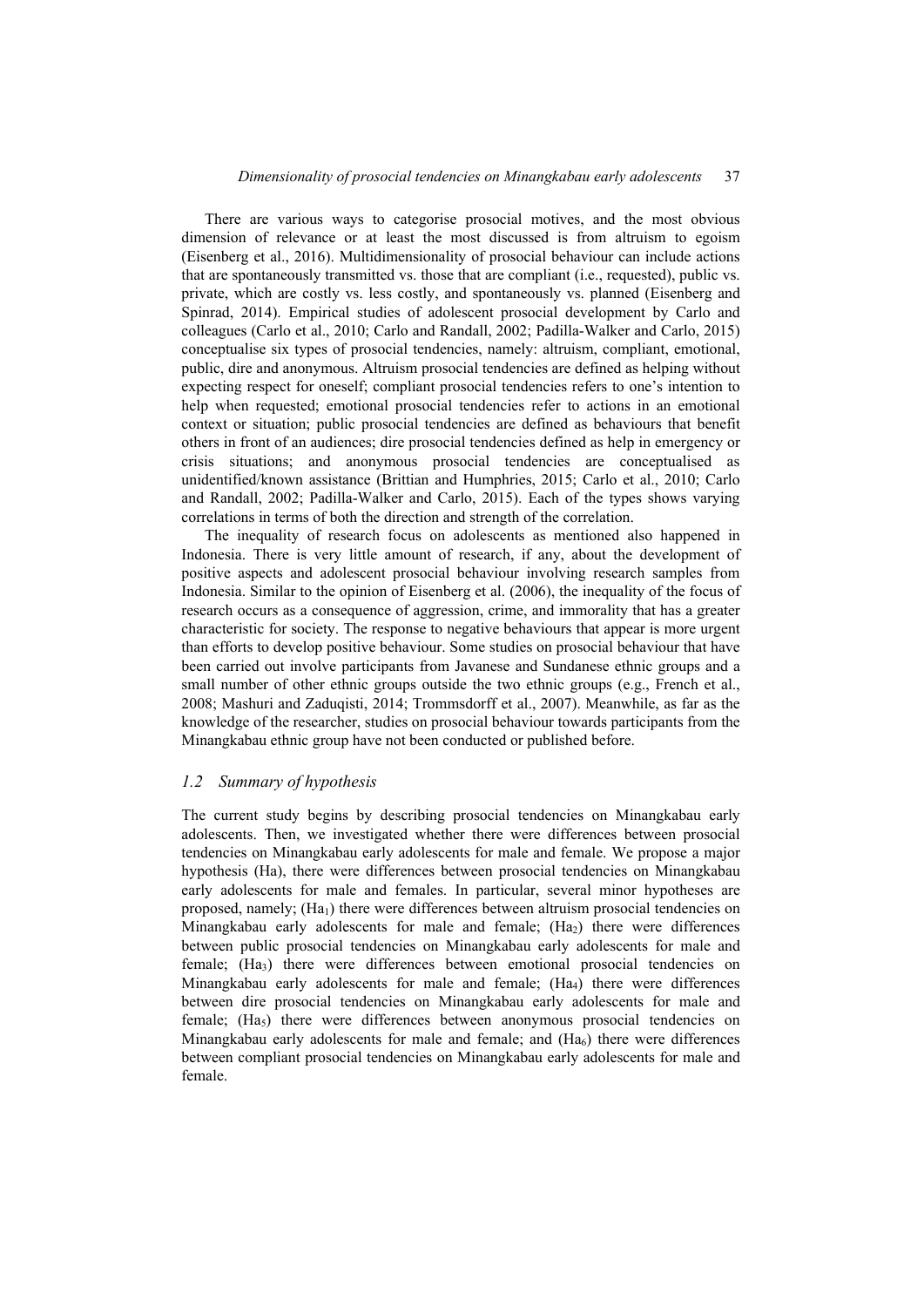## **2 Method**

### *2.1 Participants*

Participants were 671 early adolescents (52% female, 48% male; M age = 14.01 years), recruited from seven junior high schools (13.11% 7th grades, 39.79% 8th grades, 47.09% 9th grades), in the city of Padang, Indonesia. All students are Muslim and come from families whose parents are Muslim. Most of the students come from families whose parents are Minangkabau ethnic (84.20%), and one of the parents is not a Minangkabau ethnic group (8.79% Javanese, 2.68% Batak, 1.94% Nias, 0.45% Bugis; 0.30% are Acehnese, Palembang and Lampung, respectively; and 0.15% are Bengkulu, Betawi, Flores, Gorontalo, Jambi, Maluku, and Sundanese, respectively).

### *2.2 Procedure*

Data on the prosocial tendencies on Minangkabau early adolescents were collected from junior high school students in the city of Padang during September to October 2018. The procedure includes the management of a research permit from the city education office, oral approval from the school board to obtain data, screening of prospective student research subjects and approval of students to be the subject of research. Paper-and-pencil measures are used to collect data in classroom settings with the help of a school counsellor for each school. The researcher checks measurement instructions with students before they respond to measures.

#### *2.3 Measures*

The prosocial tendencies of early adolescents was measured using 21 items of PTM-R Indonesian version, which consisted of six subscales and each assessed different prosocial tendencies: altruism (four items), public (three items), emotional (five items), dire (three item), anonymous (four items), and compliant (two items). Reliability (Cronbach  $\alpha$ ) of the altruism, public, emotional, anonymous, and compliant subscales of the original measures are 0.71, 0.70, 0.84, 0.82, 0.76, and 0.63, respectively. The statements presented in the form of positive items. Except for the altruism subscale, items presented in reverse. Each item is rated by participants on a five-point scale, starting from 1 (does not describe me at all) to 5 (describes me greatly). Evidence of the reliability and validity of the Indonesian version of PTM-R is reported elsewhere.

## **3 Results**

In this section presented the results of the study include a description of the prosocial tendencies on Minangkabau early adolescents, analysis of the differences between prosocial tendencies on Minangkabau early adolescents for male and female (major hypothesis), and analysis of differences between prosocial tendencies on Minangkabau early adolescents for male and female in each types of prosocial tendencies (minor hypotheses). Table 1 presents descriptive data of the prosocial tendencies on Minangkabau early adolescents.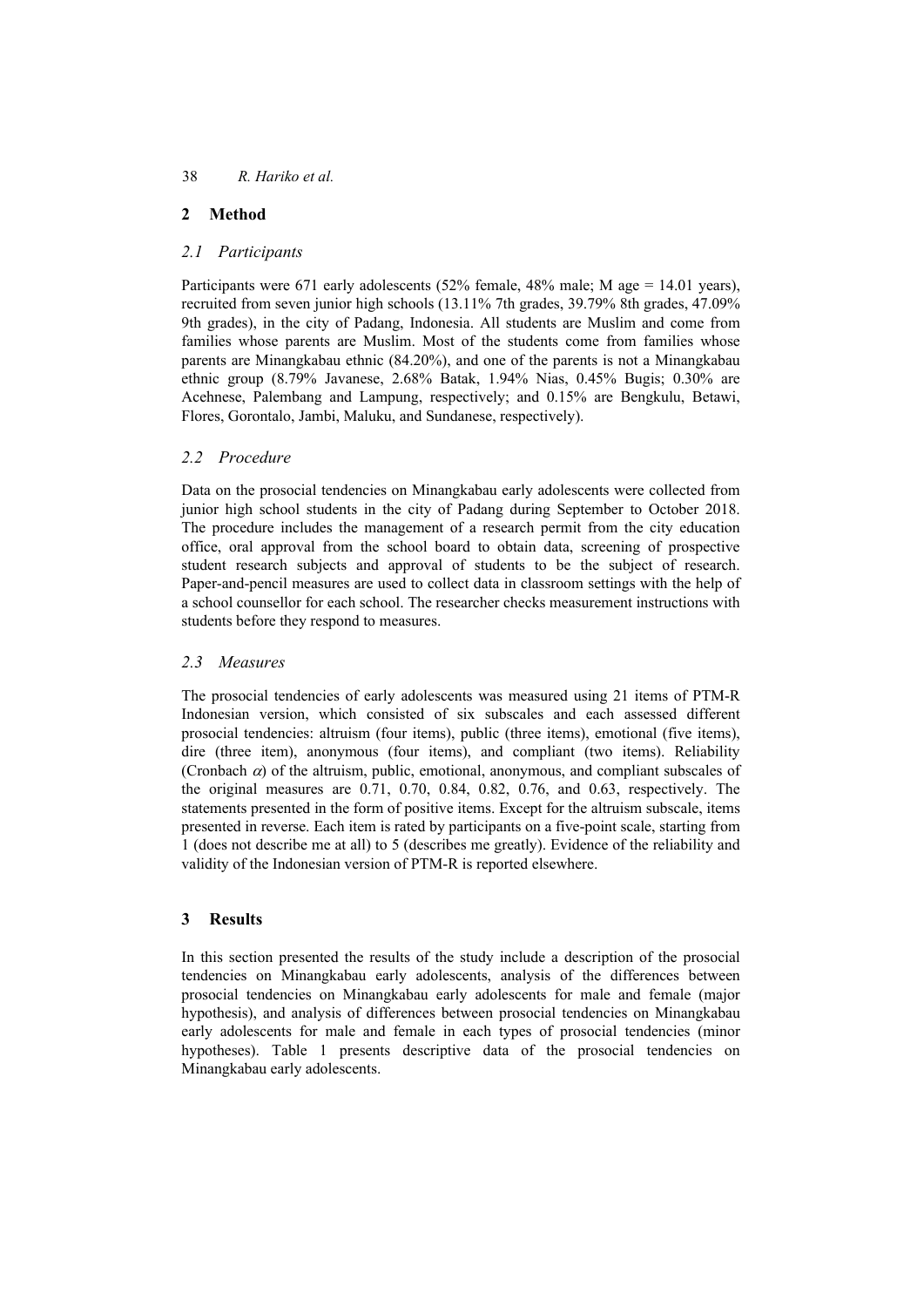|           | Gender  | $\boldsymbol{N}$ | Mean  | $%$ mean | SD   | $Ctg.*$ |
|-----------|---------|------------------|-------|----------|------|---------|
| Altruism  | Males   | 320              | 12.45 | 62.27    | 3.01 | High    |
|           | Females | 351              | 13.47 | 67.34    | 2.95 | High    |
|           | Total   | 671              | 12.98 | 64.92    | 3.02 | High    |
| Public    | Males   | 320              | 8.44  | 56.29    | 2.68 | Low     |
|           | Females | 351              | 7.90  | 52.69    | 2.70 | Low     |
|           | Total   | 671              | 8.16  | 54.41    | 2.70 | Low     |
| Emotional | Males   | 320              | 16.41 | 65.64    | 4.18 | High    |
|           | Females | 351              | 17.98 | 71.92    | 3.98 | High    |
|           | Total   | 671              | 17.23 | 68.92    | 4.15 | High    |
| Dire      | Males   | 320              | 8.70  | 58.00    | 2.46 | Low     |
|           | Females | 351              | 8.81  | 58.77    | 2.37 | Low     |
|           | Total   | 671              | 8.76  | 58.40    | 2.41 | Low     |
| Anonymous | Males   | 320              | 12.87 | 64.34    | 3.63 | High    |
|           | Females | 351              | 13.82 | 69.10    | 3.39 | High    |
|           | Total   | 671              | 13.37 | 66.83    | 3.54 | High    |
| Compliant | Males   | 320              | 7.33  | 73.34    | 1.91 | High    |
|           | Females | 351              | 7.84  | 78.43    | 1.71 | High    |
|           | Total   | 671              | 7.60  | 76.01    | 1.83 | High    |
| Total     |         | 671              | 68.10 | 68.10    | 9.78 | High    |

**Table 1** Description of the types of prosocial tendencies

Note: \*Ctg.: category.

Based on Table 1 it was revealed that overall the prosocial tendencies on Minangkabau early adolescents were in the high category – very low  $(\leq 40.50\%)$ , low  $(40.51-60.50\%)$ , high (60.51–80.50%), and very high (≥80.51%). Analysis of the types of prosocial tendencies shows that compliant, emotional, anonymous, and altruism types are in the high category, respectively. Meanwhile, prosocial tendencies dire and public are in the low category, respectively. Female adolescents reported the highest compliant prosocial tendencies, and at the same time the lowest public prosocial behaviour.

The test of the difference between prosocial tendencies for male and female (Ha) was done using multivariate analysis of variance (MANOVA), after fulfilling the requirements for covariance equality (homogeneity test). The results of the covariance equality test using the Box's M test show the value  $p = 0.265$  ( $p > 0.05$ ), which proves that the data group variant is homogeneous. The multivariate test revealed the value of  $p = 0.000$  ( $p < 0.05$ ), so that the major hypothesis (Ha) was accepted, there were a differences between the prosocial tendencies on Minangkabau adolecent for male and female.

Table 2 presents data on the results of the ANOVA univariate test in MANOVA on each types of prosocial tendencies on Minangkabau early adolescents for male and female.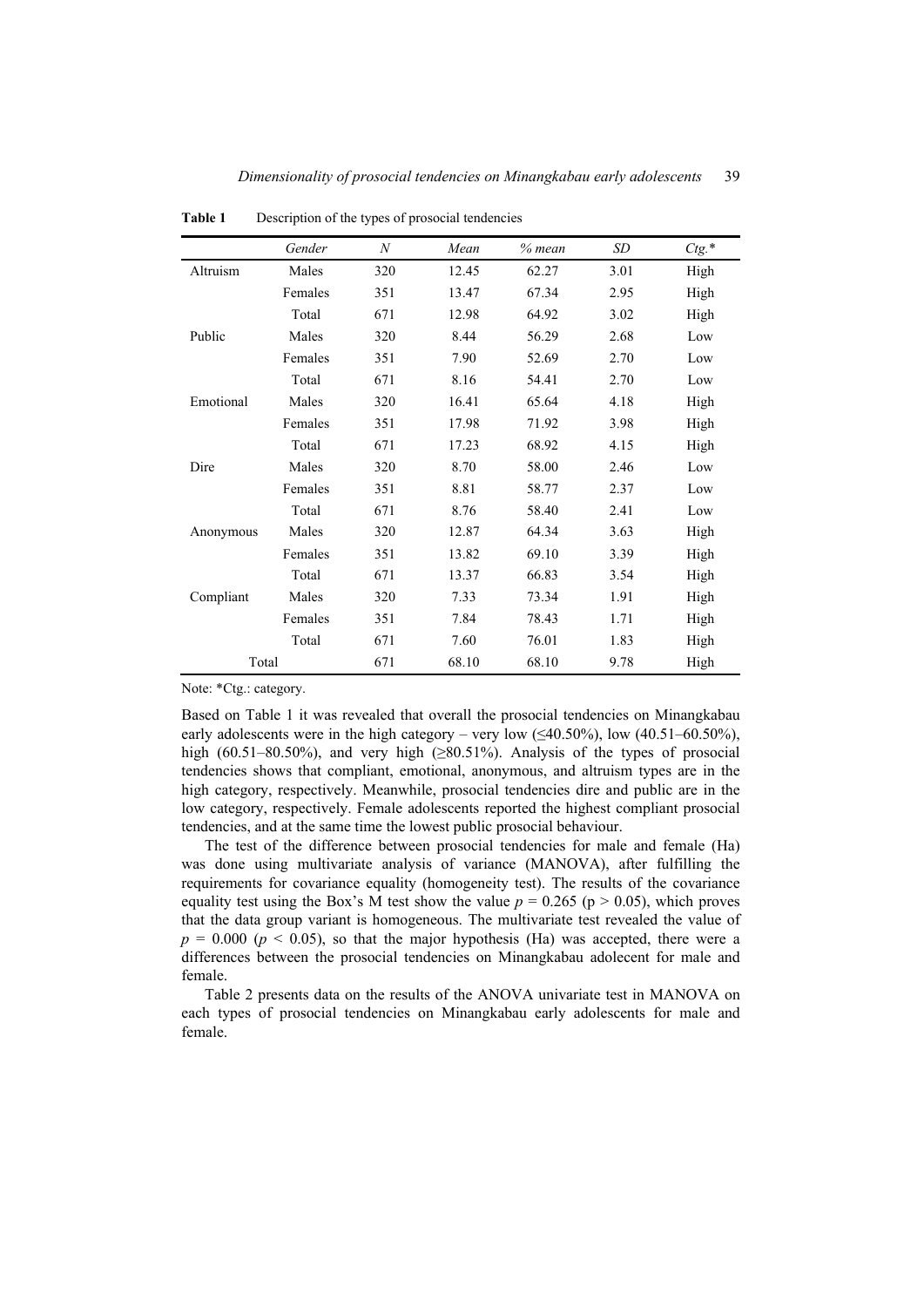| Source | Dependent<br>variable | Type III<br>sum of<br>squares | df | Mean<br>square | $\boldsymbol{F}$ | Sig.  | Noncent.<br>parameter | <i>Observed</i><br>power |
|--------|-----------------------|-------------------------------|----|----------------|------------------|-------|-----------------------|--------------------------|
| Gender | Altruism              | 172.150                       |    | 172.150        | 19.399           | 0.000 | 19.399                | 0.993                    |
|        | Public                | 48.923                        |    | 48.923         | 6.754            | 0.010 | 6.754                 | 0.737                    |
|        | Emotional             | 412.963                       |    | 412.963        | 24.884           | 0.000 | 24.884                | 0.999                    |
|        | Dire                  | 2.207                         |    | 2.207          | 0.379            | 0.538 | 0.379                 | 0.094                    |
|        | Anonymous             | 151.632                       |    | 151.632        | 12.320           | 0.000 | 12.320                | 0.939                    |
|        | Compliant             | 43.356                        |    | 43.356         | 13.235           | 0.000 | 13.235                | 0.953                    |

**Table 2** Univariate ANOVA test in MANOVA

Based on Table 2 it was revealed that univariate follow-up tests indicated that there were differences between prosocial tendencies for male and female for the types of prosocial tendencies of altruism (F = 19.39, p = 0.000), public (F = 6.74, p = 0.010), emotional  $(F = 24.88, p = 0.000)$ , anonymous  $(F = 12.32, p = 0.000)$ , and compliant  $(F = 13.24, p = 0.000)$  $p = 0.000$ , but not for type of dire (F = 0.379,  $p = 0.538$ ). In conclusion, the minor hypothesis proposed, namely (Ha<sub>1</sub>) there is differences between altruistic prosocial tendencies on Minangkabau early adolescents for male and female; (Ha<sub>2</sub>) there is a difference between public prosocial tendencies on Minangkabau early adolescents for male and female;  $(Ha<sub>3</sub>)$  there are differences between the emotional prosocial tendencies on Minangkabau early adolescents for male and female;  $(H<sub>3</sub>)$  there is a difference between anonymous prosocial tendencies on Minangkabau early adolescents for male and female; and (Ha<sub>6</sub>) there is differences between compliant prosocial tendencies on Minangkabau early adolescents for male and female are accepted. Meanwhile, the fourth minor hypothesis, (Ha4) there is a difference between dire prosocial tendencies on Minangkabau early adolescents for male and female is rejected.

Further analysis based on percentage data from average scores (see Table 1) shows that the type of altruism of male adolescents is lower than female  $(62.27 < 67.34)$ , the type of public of male adolescents is higher than female  $(56.29 > 52.69)$ , the type of emotional of male adolescents is lower than female  $(65.64 \le 71.92)$ , the type of dire of male adolescents is slightly lower than female  $(58.00 \le 58.77)$ , the type of anonymous of male adolescents is lower than female  $(64.34 \le 69.10)$ , and the type of compliant of male adolescents is lower than female  $(73.34 < 78.43)$ . In conclusion, the five types of prosocial tendencies of female adolescents are better than male, and the public prosocial tendencies of male adolescents is the only type better than female.

#### **4 Discussion**

Administratively, most of the Minangkabau society occupy the territory of West Sumatra Province, Indonesia (Melalatoa, 1995). The penchant of wander inherited from generation to generation makes them spread throughout all regions in Indonesia even to Malaysia and several other countries (Hadler, 2013; Kahn, 1980). The Minangkabau society is a very religious Muslim illustrated by the philosophy of life adopted, '*adaik basandi syara', syara' basandi kitabullah*' (Hadler, 2013; Syarifuddin, 2003). As members of the Muslim society and at the same time adhering to the traditions of matrilineal inheritance and matrilocal residency called matriarchate (see Hadler, 2013 for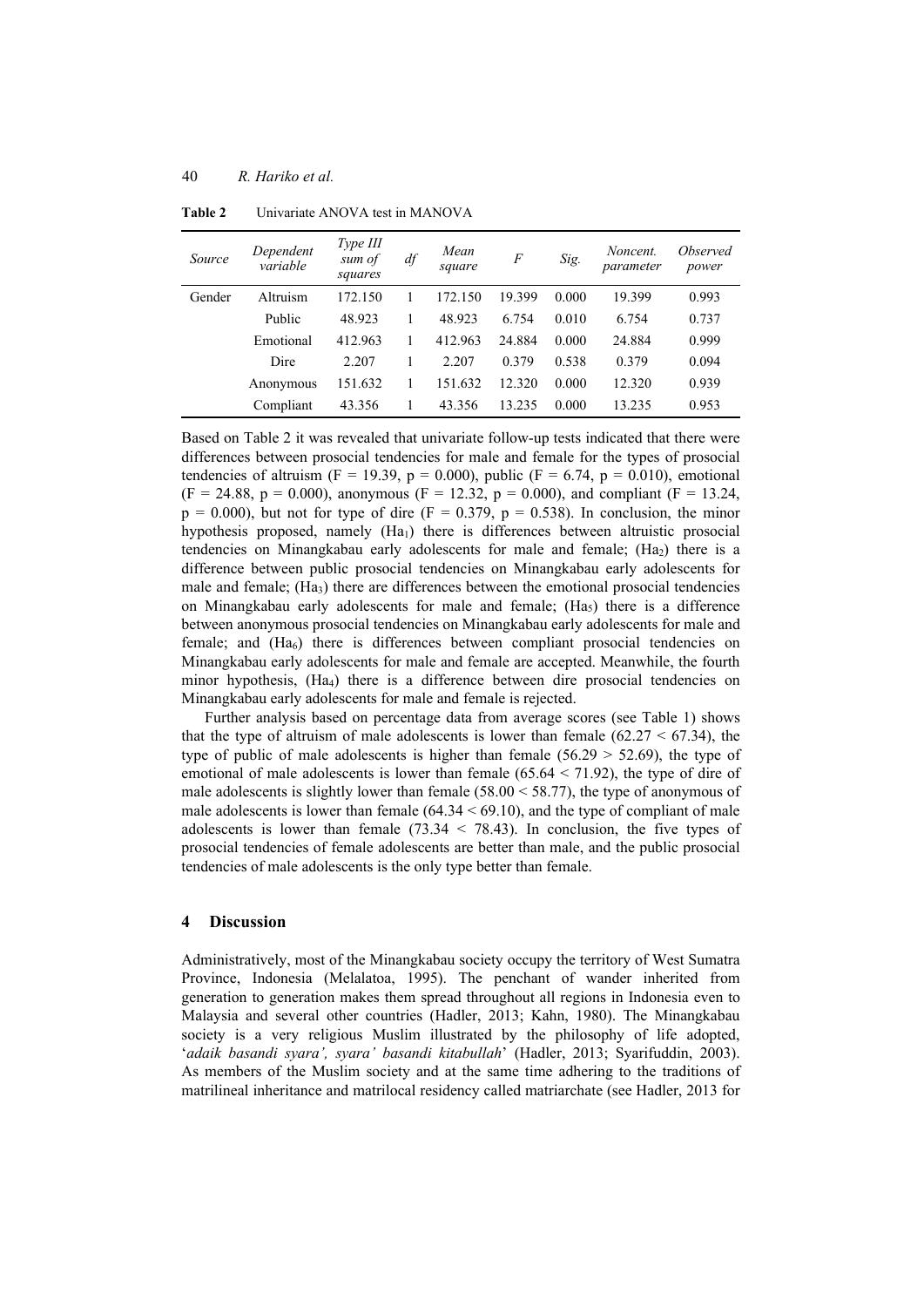review), Minangkabau early adolescents have the potential to be prosocial. Children in the Minangkabau community have been socialised about prosocial values by parents through the cultivating of values of religiosity, collective life, cooperation, and helpful from an early age.

The current discussion focused on the description of the prosocial tendencies on Minangkabau early adolescents, and the difference between Minangkabau early adolescent prosocial tendencies for male and female. Six types of prosocial tendencies as stated by Carlo and colleagues (Carlo et al., 2003, 2010; Carlo and Randall, 2002; Eisenberg and Spinrad, 2014; Padilla-Walker and Carlo, 2015) include, altruism, public, emotional, dire, anonymous and compliant, has been investigated.

Descriptive analysis shows that overall the prosocial tendencies on Minangkabau early adolescents are in the high category. The current findings are consistent with some previous research findings. However, with the many positive consequences it presents, prosocial behaviour is becoming increasingly important for adolescents (Fabes et al., 1999; Yu et al., 2018). Prosocial behaviour generally increases with age, with greater increases when the age range between comparisons increases (Eisenberg et al., 2006). There are general increases in prosocial behaviour during this time when compared with early age periods (Fabes et al., 1999), especially for certain types of prosocial behaviour (see Eisenberg et al., 2015b for review). Participation in community activities and volunteerism is a type of prosocial behaviour that most often occurs during adolescence (Eisenberg et al., 2015a; Grusec et al., 2011). The developmental transition that occurs during adolescence allows them to become active agents in their own developmental process (Brittian and Humphries, 2015). Recent research by Van der Graaff et al. (2018) reveals evidence showing that prosocial behaviour increases until mid-adolescence, and slightly decreases thereafter.

The differences test results for the overall data revealed that there were significant differences between the prosocial tendencies of adolescents for male and female. In addition, female adolescents report prosocial tendencies that are better than male adolescents. According to Brittian and Humphries (2015) there are variations in the expression of prosocial behaviour based on demographic and developmental characteristics, such as gender and age. Based on stereotypic gender roles, females generally are expected and believed to be more responsive, empathic, and prosocial than males, whereas males are expected to be relatively independent and achievement oriented (Eisenberg et al., 2015b). Hay and colleagues (Eisenberg et al., 2015a) argue that gender is one of the factors that influence the development of prosocial behaviour.

Similar to the current findings, Van der Graaff et al. (2018) research revealed marked gender differences in the development of prosocial behaviour. They found that for boys, levels of prosocial behaviour were stable until age 14, followed by an increase until age 17, and a slight decrease thereafter, and for girls, prosocial behaviour increased until age 16 years and then slightly decreased. The current findings are also in line with some previous studies on gender differences in prosocial behaviour during early adolescence (see Padilla-Walker and Christensen, 2011 for review). However, despite the prevailing view that female is more prosocial than male, findings vary depending on the age of the actor and the type of prosocial behaviour (Eisenberg et al., 2006). Although most research is more impartial to female (Eisenberg et al., 2015b; Nielson et al., 2017), gender differences in helpful is not consistent across studies (Eisenberg et al., 2006). The current discussion discusses some of these variations.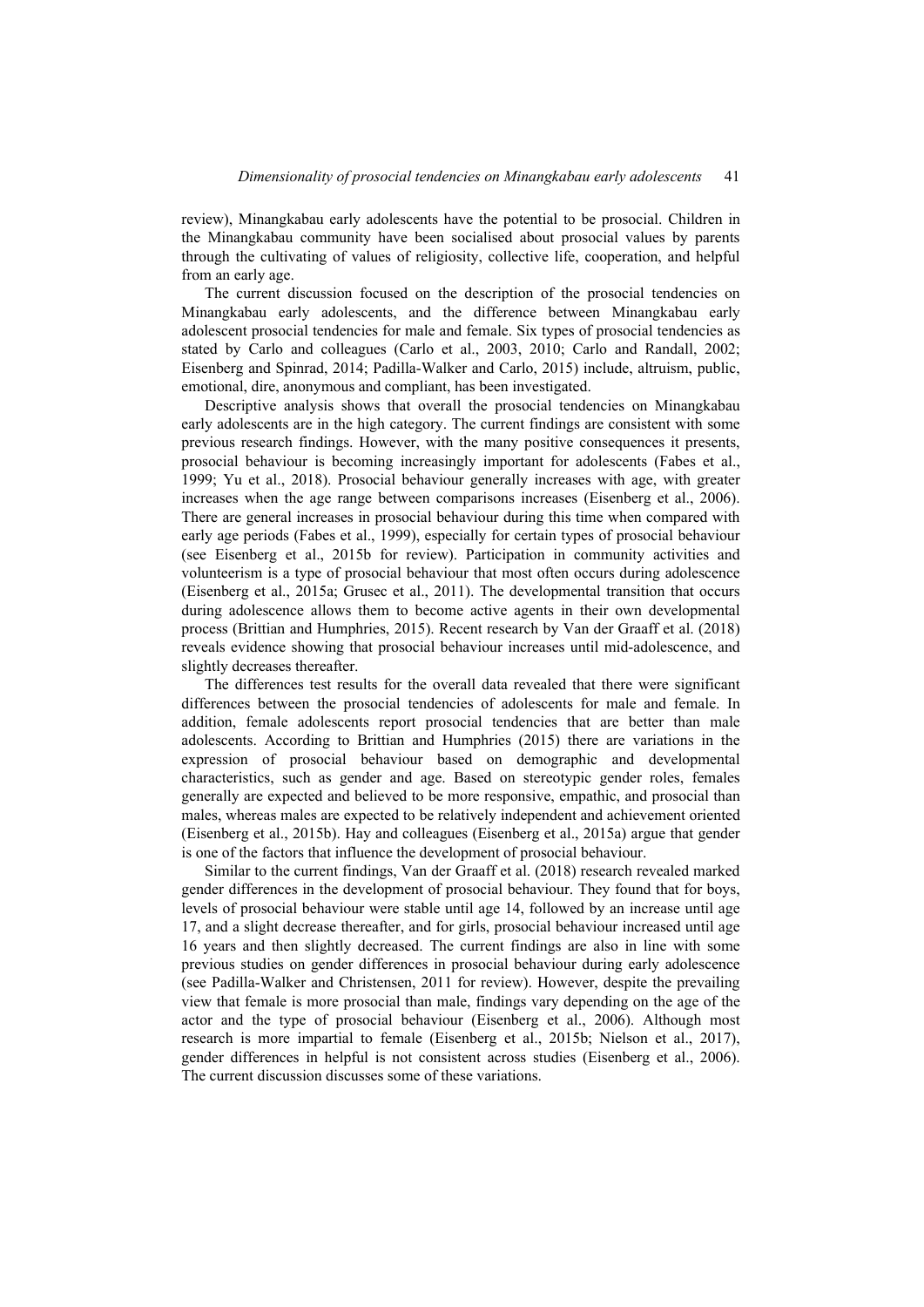The difference test for each type reveals that there are gender differences for the five types of prosocial tendencies studied, except the dire prosocial tendencies. The study findings revealed that Minangkabau early adolescents reported the highest compliant prosocial tendencies compared to other types. This finding is similar to several other research findings, (e.g., Armenta et al., 2011; Knight et al., 2015; Lampridis and Papastylianou, 2017), that this type of compliant is a prosocial type which is also most preferred on adolescence. Furthermore, the research findings also reveal that there are differences between prosocial compliant tendencies for male and female, specifically, female report better than male. As expected, this finding is similar to several conclusions of previous studies (e.g., Carlo et al., 2010; Carlo and Randall, 2002; Knight and Carlo, 2012). Almost similar findings were also found for emotional and altruism prosocial tendencies, so we did not discuss them extensively in the current paper.

The analysis revealed that Minangkabau early adolescents, for both male and female, reported the lowest prosocial public tendencies compared to other types. The findings contrast with the opinions of McGinley et al. (2014) that adolescent and young adults prefer to help when their behaviour are publicly known. This finding is also somewhat different from research in Mexican American youth, where the level of tendency to engage in prosocial behaviour is compliant, emotional, dire, anonymous, and public higher than the level of altruistic tendencies altruistic (Armenta et al., 2011; Knight et al., 2015). Interestingly, the prosocial tendencies of male adolescents is the only type that is higher than that of female adolescent. This finding is similar to the conclusion of a study by Carlo and colleagues (Carlo et al., 2014, 2003, 2010; Carlo and Randall, 2002) that male public prosocial behaviour during adolescence is higher than female.

According to Davis et al. (2015) public prosocial behaviour is consistent with stereotypes of male behaviour rather than female behaviour. Public prosocial behaviours were related negatively to perspective taking and internalised prosocial moral reasoning, and positively related to hedonistic and approval-oriented prosocial moral reasoning (Carlo and Randall, 2002). Public prosocial behaviour has been linked to efforts to get approval or appreciation, respect from others and enhance one's self-worth (Carlo and Randall, 2002; Eberly-Lewis and Coetzee, 2015; Eisenberg et al., 2015a). The desire for social approval may motive prosocial behaviour if the recipient of assistance or a bystander is liked or viewed as important but not if they are not known, cared for, or respected by the actor (Eisenberg et al., 2016).

Those researchers demonstrated that adolescents who reported high levels of public prosocial action showed more hedonistic and approval-oriented moral reasoning and less sympathy than their peers (Boxer et al., 2004). In this case, hedonistic reasoning tends to be positively related to helping in the public situation, decreases sharply in elementary school and increases slightly on adolescence, especially for males, declining again in early adulthood for male (Eisenberg et al., 2015b). Reasons that have been put forward make the findings about prosocial tendencies of public and compliant, acceptable. However, compliant prosocial tendencies are negatively related to hedonistic prosocial moral reasoning and are positively related to needs-oriented prosocial moral reasoning (Carlo et al., 2003).

The results of the current study also reveal that the dire prosocial tendencies on Minangkabau early adolescents is in the low category, and there is no difference for male and female. This finding is similar to the conclusion of the study by Carlo and Randall (2002), there were no significant gender differences in dire prosocial behaviour. Uniquely, although dire prosocial tendencies were low, on the other hand, emotional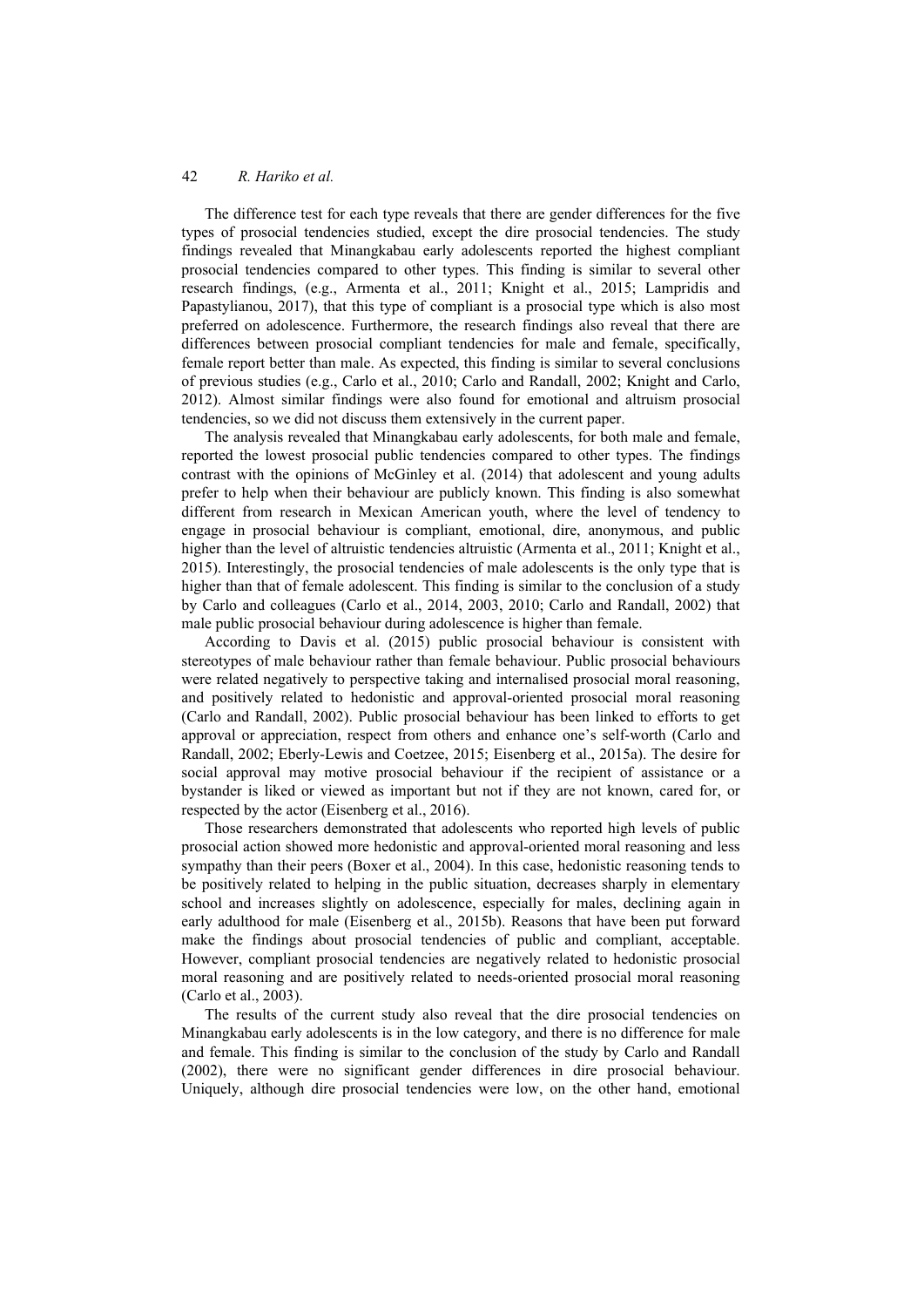prosocial tendencies were in the high category. This finding contrasts with the opinion of Carlo and Randall (2002) which states that prosocial dire and emotional behaviour are interrelated very strongly positively. The inconsistency between the prosocial tendencies of dire and emotional allegedly closely related to social cues that arise against adolescents. Further research is needed on these findings.

As a religious Muslim society and still holding tightly to cultural values, children in the Minangkabau family have been socialised about prosocial values early on. Undeniably, socialisation plays an important role in encouraging prosocial behaviour (Eisenberg et al., 2015b) and most other behavioural developments. Although genetic factors contribute significantly to prosocial behaviour, especially in childhood, there is a large concept that shows that socialisation plays an important role in encouraging prosocial behaviour (Eisenberg et al., 2015a, 2006, 2015b). Many of the results of research have illustrated that socialisation in both in- and outside-family environments, and cultural orientation are the two main situational factors that foster prosocial behaviours (Brittian and Humphries, 2015). Recent research by Knight et al. (2016) found that the traditional cultural values of parents influence their socialisation practices, adolescent cultural values, and adolescent prosocial behaviour. Socialisation and cultural orientation are the most dominant factors in the development of individual prosocial behaviour on adolescence.

Changes in family structure in Minangkabau, from extended family forms to nuclear families, have consequences for the increasingly dominant role of parents as the main socialisers of adolescent prosocial behaviour. According to Carlo et al. (2007) parents are the main socialisation agent where adolescents learn to express prosocial behaviour. Parents are involved in a number of practices that shape the social behaviour of their children (Davis et al., 2015). The practice of parenting is one of the direct ways that parental socialisation is related to prosocial behaviour (Brittian and Humphries, 2015). There are various styles and practices of parenting that can encourage the prosocial development of adolescents (see Eisenberg et al., 2015a, 2015b for review). Several recent studies (e.g., Carlo et al., 2011; Ngai et al., 2018) have found that parenting practices play an important role in promoting various types of prosocial tendencies among adolescents.

The family environment together with several other factors are closely related to the development of prosocial behaviour (Wood et al., 2013). The people and institutions outside the family, for example peers, teachers, are potential socialisers of adolescent prosocial actions (Eisenberg et al., 2015b). Peers represent the most prominent social context for adolescent prosocial behaviour (Brittian and Humphries, 2015; Carlo et al., 1999). The findings of many studies concluded that attachment to peers during adolescence was more related to prosocial outcomes than attachment to parents, demonstrating the importance of fellow relationships during the period of adolescent development (Eisenberg et al., 2015a). Being affiliated with prosocial peers appears to encourage prosocial and positive behaviours on adolescence (Eisenberg et al., 2015b). Other outside-family factors, not discussed in the current discussion.

Meanwhile, the low public prosocial tendency on Minangkabau early adolescents rather than other types is most likely influenced by the very strong cultural influence that is very thick with the practice of Islamic religious values, one of them. Islam strongly emphasises that the adherents should help sincerely and not for the purpose of gaining respect or approval from others. Most psychological theories conclude that religion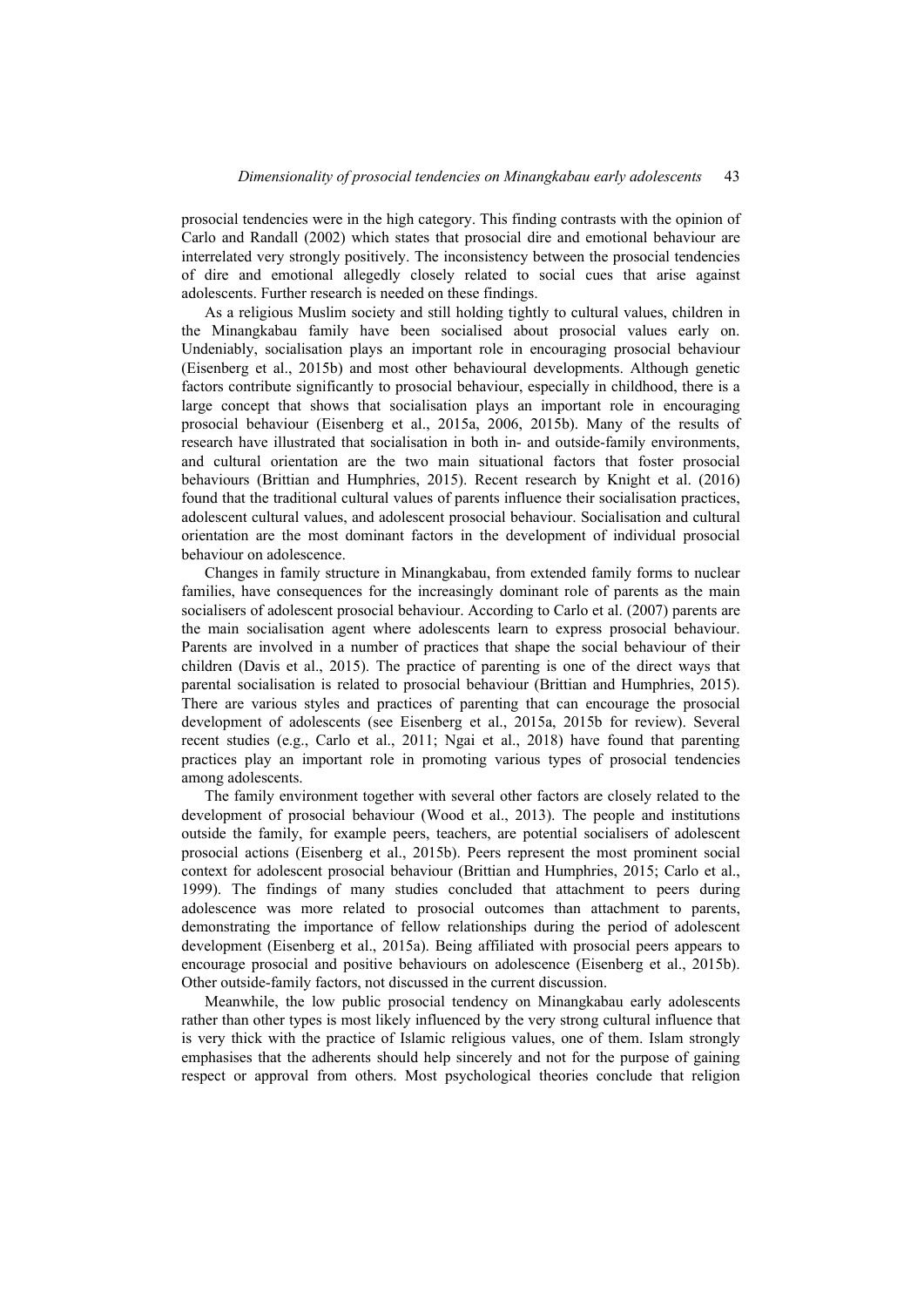contributes to prosociality, however (Saroglou et al., 2005). Prosociality is the basic contribution of Islam, as one of the three largest religions, which is based on the idea of sharing, donating and helping others (Stamatoulakis, 2013). Religiousness has been positively associated with prosocial behaviour (Brittian and Humphries, 2015; Hardy and Carlo, 2005), but it is not a significant positive predictor of public prosocial behaviour (Hardy and Carlo, 2005). The high religiosity contributes positively to the development of the types of prosocial tendencies, and applies inversely to the type of public.

### **5 Conclusions**

Being prosocial on adolescence provides a number of positive consequences for the development of a successful future. Unfortunately, there are very less studies about adolescent prosocial development that have been carried out by social researchers in Indonesia. Current research investigates the multidimensionality of the prosocial tendencies on Minangkabau early adolescents for male and female. The results of the study revealed that in general the prosocial tendencies on Minangkabau early adolescents is in the high category. Analysis of the types of prosocial tendencies revealed that prosocial tendencies of compliant, emotional, anonymous, and altruism are in the high category, respectively, and the prosocial tendencies of public and dire are in the low category, respectively. The test of difference revealed that there are differences between prosocial tendencies of compliant, emotional, anonymous, and altruism on Minangkabau early adolescents for male and female, and there is no difference between the dire prosocial tendencies on Minangkabau early adolescents for male and female. Adolescent female reported better than male for five types of prosocial tendencies, and the public prosocial tendencies of male adolescents were the only better type than female. Furthermore, it is also revealed that Minangkabau early adolescents reported that compliant prosocial tendencies is the highest, public prosocial tendencies is the lowest, and public prosocial tendencies of male adolescents is the only better types than adolescents female. Further research is needed to examine the factors that influence the development of the types of prosocial tendencies of Minangkabau adolescents, especially related to the contribution of cultural and religious values.

#### **Acknowledgements**

This research and publication is fully funded by the Lembaga Pengelola Dana Pendidikan (LPDP). We are grateful for Gustavo Carlo, PhD, from University of Missouri that has permit us to use PTM-R, which was obtained with assistance from Sarah Pierotti, MS, University of Missouri. We are also grateful to thank the principals, the school counsellors (Mhd. Uswah, Roza Z., Yeni Agustin, Fitri Yani, Wiwid Sagita, Putri Fatimah, and Dina Fadlia), and the students where the data collection was conducted, for their time and assistance during the research.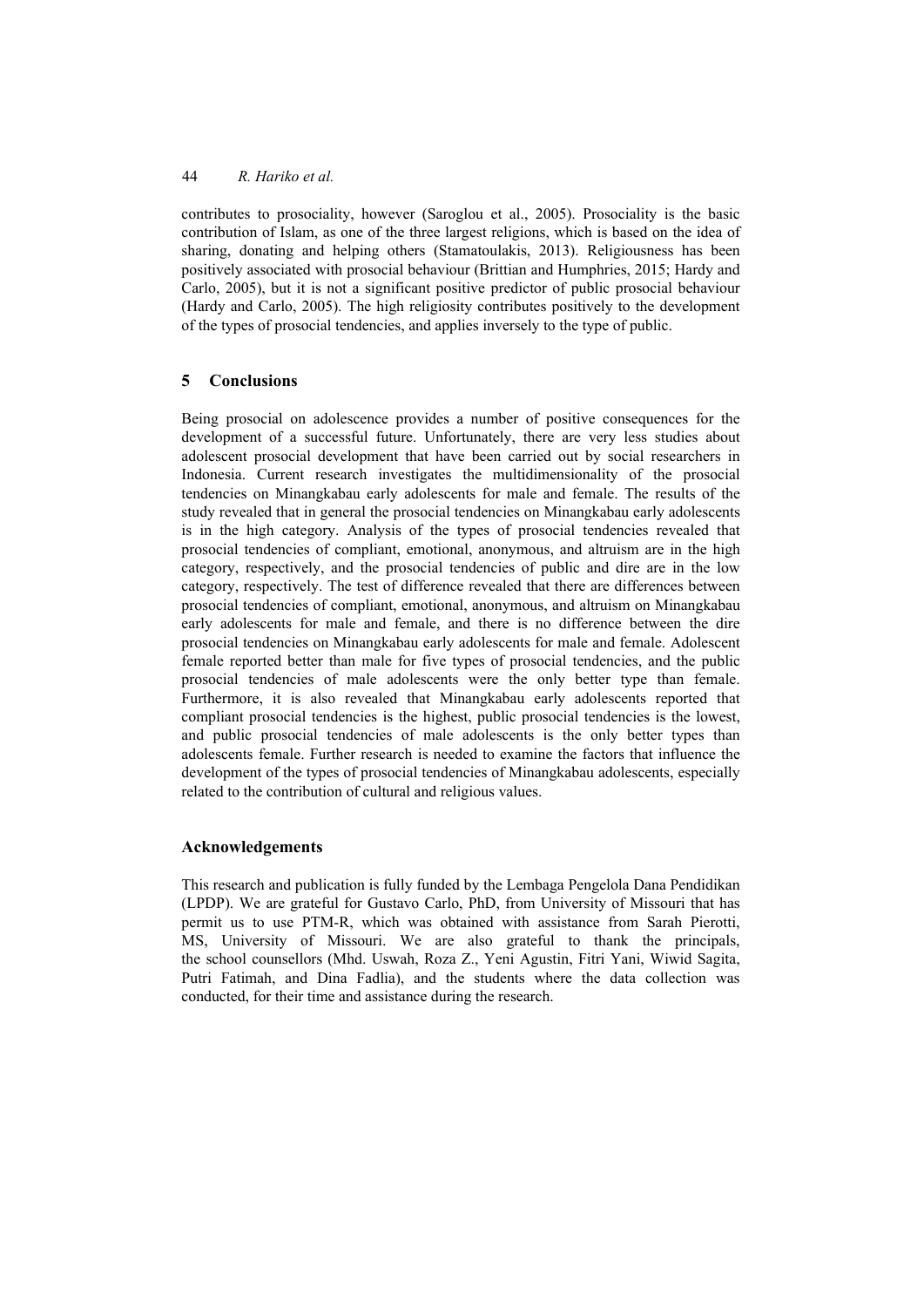#### **References**

- Armenta, B.E., Knight, G.P., Carlo, G. and Jacobson, R.P. (2011) 'The relation between ethnic group attachment and prosocial tendencies: the mediating role of cultural values', *European Journal of Social Psychology*, Vol. 41, No. 1, pp.107–115 [online] https://doi.org/10.1002/ ejsp.742.
- Boxer, P., Tisak, M.S. and Goldstein, S.E. (2004) 'Is it bad to be good? An exploration of aggressive and prosocial behavior subtypes in adolescence', *Journal of Youth and Adolescence*, Vol. 33, No. 2, pp.91–100 [online] https://doi.org/10.1023/B:JOYO.00000 13421.02015.ef.
- Brittian, A.S. and Humphries, M.L. (2015) 'Prosocial behavior during adolescence', in Wright, J.D. (Ed.): *International Encyclopedia of the Social & Behavioral Sciences*, 2nd ed., Vol. 19, pp.221–227, Elsevier, New York.
- Caprara, G.V., Barbaranelli, C., Pastorelli, C., Bandura, A. and Zimbardo, P.G. (2000) 'Prosocial foundations of children's academic achievement', *Psychological Science*, Vol. 11, No. 4, pp.302–306 [online] https://doi.org/10.1111/1467-9280.00260.
- Caprara, G.V., Kanacri, B.P.L., Gerbino, M., Zuffianò, A., Alessandri, G., Vecchio, G. and Bridglall, B. (2014) 'Positive effects of promoting prosocial behavior in early adolescence: evidence from a school-based intervention', *International Journal of Behavioral Development*, Vol. 38, No. 4, pp.386–396 [online] https://doi.org/10.1177/0165025414531464.
- Caprara, G.V., Kanacri, B.P.L., Zuffianò, A., Gerbino, M. and Pastorelli, C. (2015) 'Why and how to promote adolescents' prosocial behaviors: direct, mediated and moderated effects of the CEPIDEA school-based program', *Journal of Youth and Adolescence*, Vol. 44, No. 12, pp.2211–2229 [online] https://doi.org/10.1007/s10964-015-0293-1.
- Carlo, G. and Randall, B.A. (2002) 'The development of a measure of prosocial behaviors for late adolescents', *Journal of Youth and Adolescence*, Vol. 31, No. 1, pp.31–44 [online] https://doi. org/10.1023/A:1014033032440.
- Carlo, G., Fabes, R.A., Laible, D. and Kupanoff, K. (1999) 'Early adolescence and prosocial/moral behavior II: the role of social and contextual influences', *The Journal of Early Adolescence*, Vol. 19, No. 2, pp.133–147 [online] https://doi.org/10.1177/0272431699019002001.
- Carlo, G., Hausmann, A., Christiansen, S. and Randall, B.A. (2003) 'Sociocognitive and behavioral correlates of a measure of prosocial tendencies for adolescents', *The Journal of Early Adolescence*, Vol. 23, No. 1, pp.107–134 [online] https://doi.org/10.1177/0272431602239132.
- Carlo, G., Knight, G.P., McGinley, M. and Hayes, R. (2011) 'The roles of parental inductions, moral emotions, and moral cognitions in prosocial tendencies among Mexican American and European American early adolescents', *The Journal of Early Adolescence*, Vol. 31, No. 6, pp.757–781 [online] https://doi.org/10.1177/0272431610373100.
- Carlo, G., Knight, G.P., McGinley, M., Zamboanga, B.L. and Jarvis, L.H. (2010) 'The multidimensionality of prosocial behaviors and evidence of measurement equivalence in Mexican American and European American early adolescents', *Journal of Research on Adolescence*, Vol. 20, No. 2, pp.334–358 [online] https://doi.org/10.1111/j.1532-7795. 2010.00637.x,
- Carlo, G., McGinley, M., Hayes, R., Batenhorst, C. and Wilkinson, J. (2007) 'Parenting styles or practices? Parenting, sympathy, and prosocial behaviors among adolescents', *The Journal of Genetic Psychology*, Vol. 168, No. 2, pp.147–176 [online] https://doi.org/10.3200/GNTP. 168.2.147-176.
- Carlo, G., Mestre, M.V., McGinley, M.M., Tur-Porcar, A., Samper, P. and Opal, D. (2014) 'The protective role of prosocial behaviors on antisocial behaviors: the mediating effects of deviant peer affiliation', *Journal of Adolescence*, Vol. 37, No. 4, pp.359–366 [online] https://doi.org/10.1016/j.adolescence.2014.02.009.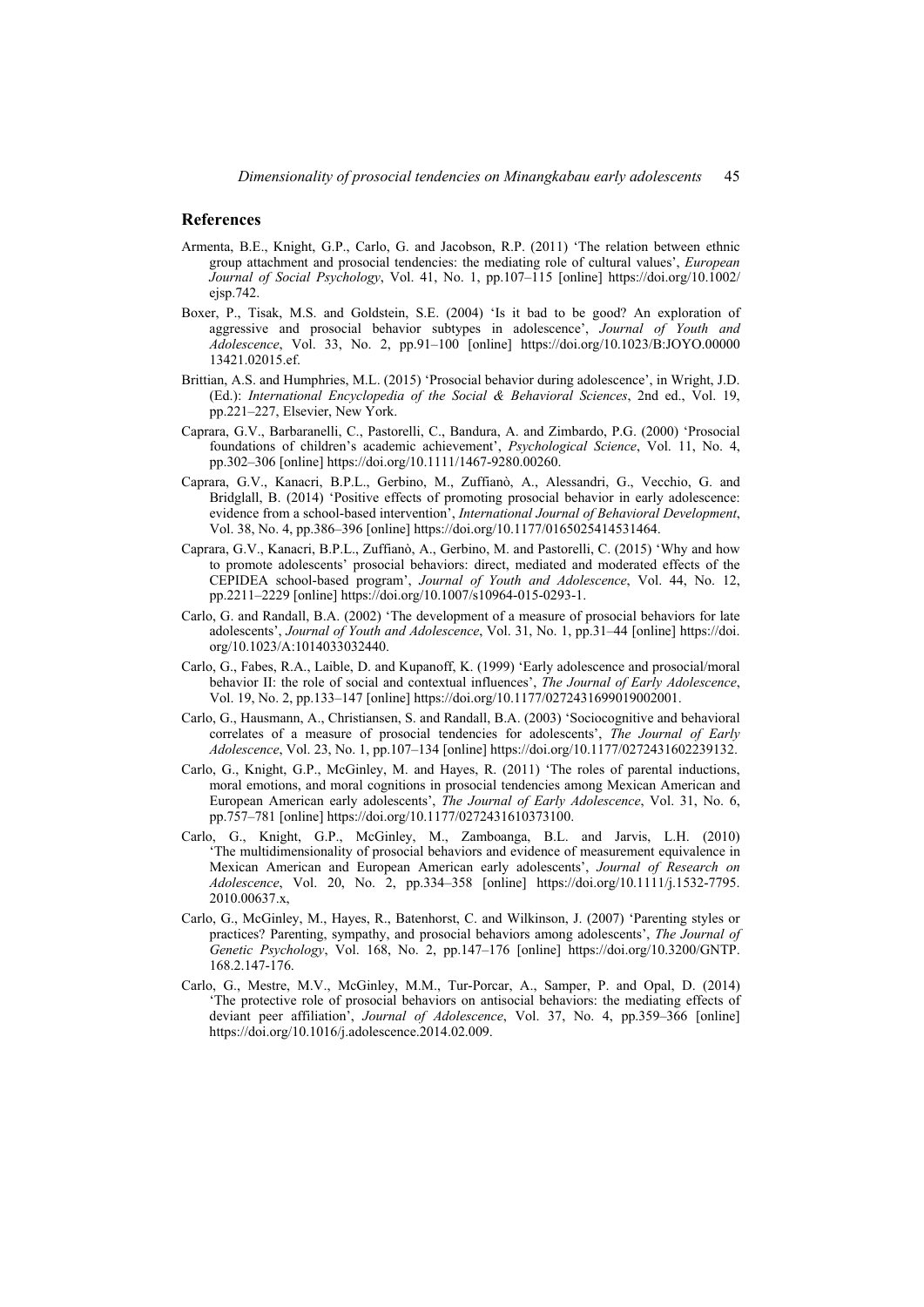- Carlo, G., Streit, C. and Crockett, L. (2018) 'Generalizability of a traditional social cognitive model of prosocial behaviors to US Latino/a youth', *Cultural Diversity & Ethnic Minority Psychology* [online] https://doi.org/10.1037/cdp0000188.
- Davis, A.N., Carlo, G. and Knight, G.P. (2015) 'Perceived maternal parenting styles, cultural values, and prosocial tendencies among Mexican American youth', *The Journal of Genetic Psychology*, Vol. 176, No. 4, pp.235–252 [online] https://doi.org/10.1080/00221325.2015. 1044494.
- Davis, A.N., Carlo, G., Streit, C., Schwartz, S.J., Unger, J.B., Baezconde-Garbanati, L. and Szapocznik, J. (2017) 'Longitudinal associations between maternal involvement, cultural orientations, and prosocial behaviors among recent immigrant Latino adolescents', *Journal of Youth and Adolescence*, pp.1–13 [online] https://doi.org/10.1007/s10964-017-0792-3.
- Dunfield, K.A. (2014) 'A construct divided: prosocial behavior as helping, sharing, and comforting subtypes', *Frontiers in Psychology*, Vol. 5, p.958 [online] https://doi.org/10.3389/fpsyg.2014. 00958.
- Eberly-Lewis, M.B. and Coetzee, T.M. (2015) 'Dimensionality in adolescent prosocial tendencies: individual differences in serving others versus serving the self', *Personality and Individual Differences*, Vol. 82, pp.1–6 [online] https://doi.org/10.1016/j.paid.2015.02.032.
- Eisenberg, N. and Spinrad, T.L. (2014) 'Multidimensionality of prosocial behavior: rethinking the conceptualization and development of prosocial behavior', in Padilla-Walker, L.M. and Carlo, G. (Eds.): *Prosocial Behavior: a Multidimensional Approach*, pp.17–39, Oxford University Press, New York [online] https://doi.org/http://dx.doi.org/10.1093/acprof:oso/ 9780199964772.003.0002.
- Eisenberg, N., Eggum-Wilkens, N.D. and Spinrad, T.L. (2015a) 'The development of prosocial behavior', in Schroeder, D.A. and Graziano, W.G. (Eds.): *The Oxford Handbook of Prosocial Behavior*, pp.114–136, Oxford Library of Psychology, Oxford.
- Eisenberg, N., Spinrad, T.L. and Knafo-Noam, A. (2015b) 'Prosocial development', in Lamb, M. and Learner, R.M. (Eds.): *Handbook of Child Psychology and Developmental Science*, 7th ed., Vol. 3, pp.610–656, Wiley, New York.
- Eisenberg, N., Fabes, R.A. and Spinrad, T.L. (2006) 'Prosocial development', in Damon, W. and Lerner, R.M. (Eds.): *Handbook of Child Psychology: Social, Emotional and Personaity Development*, 3rd ed., Vol. 3, pp.646–718, Wiley, New York.
- Eisenberg, N., VanSchyndel, S.K. and Spinrad, T.L. (2016) 'Prosocial motivation: inferences from an opaque body of work', *Child Development*, Vol. 87, No. 6, pp.1668–1678 [online] https://doi.org/10.1111/cdev.12638.
- Fabes, R.A., Carlo, G., Kupanoff, K. and Laible, D. (1999) 'Early adolescence and prosocial/moral behavior I: the role of individual processes', *The Journal of Early Adolescence*, Vol. 19, No. 1, pp.5–16 [online] https://doi.org/10.1177/0272431699019001001.
- French, D.C., Eisenberg, N., Vaughan, J., Purwono, U. and Suryanti, T.A. (2008) 'Religious involvement and the social competence and adjustment of Indonesian Muslim adolescents', *Developmental Psychology*, Vol. 44, No. 2, p.597 [online] https://doi.org/10.1037/0012- 1649.44.2.597.
- Gerbino, M., Zuffianò, A., Eisenberg, N., Castellani, V., Luengo Kanacri, B.P., Pastorelli, C. and Caprara, G.V. (2018) 'Adolescents' prosocial behavior predicts good grades beyond intelligence and personality traits', *Journal of Personality*, Vol. 86, No. 2, pp.247–260 [online] https://doi.org/10.1111/jopy.12309.
- Grusec, J.E., Hastings, P. and Almas, A. (2011) 'Prosocial behavior', in Smith, P.K. and Hart, C.H. (Eds.): *The Wiley-Blackwell Handbook of Childhood Social Development*, 2nd ed., pp.549–566, Blackwell Publishing Ltd., New Jersey.
- Hadler, J. (2013) *Muslims and Matriarchs: Cultural Resilience in Indonesia through Jihad and Colonialism*, Cornell University Press, New York.
- Hardy, S.A. and Carlo, G. (2005) 'Religiosity and prosocial behaviours in adolescence: the mediating role of prosocial values', *Journal of Moral Education*, Vol. 34, No. 2, pp.231–249 [online] https://doi.org/10.1080/03057240500127210.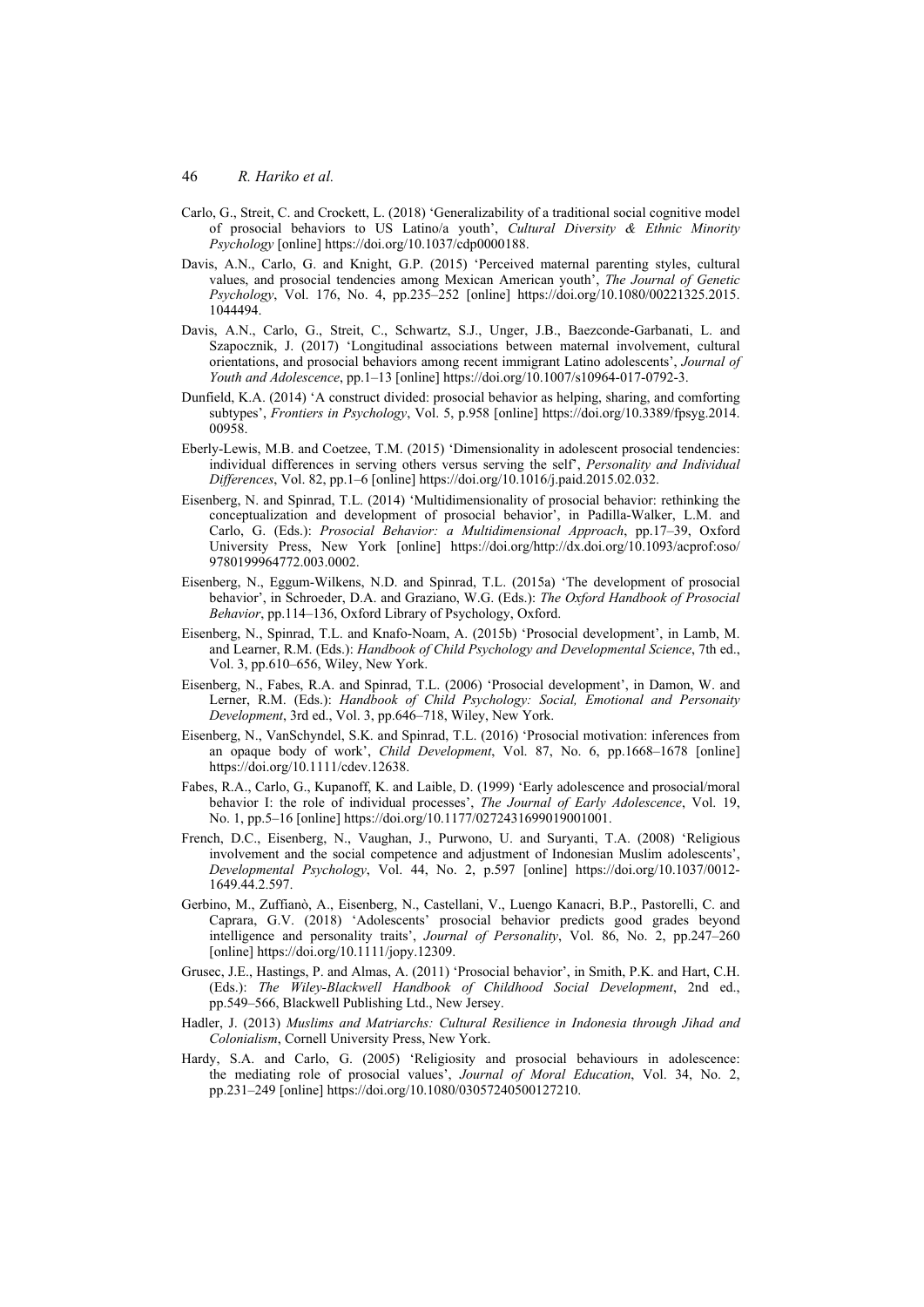- Jacobs, J.E., Vernon, M.K. and Eccles, J.S. (2004) 'Relations between social self-perceptions, time use, and prosocial or problem behaviors during adolescence', *Journal of Adolescent Research*, Vol. 19, No. 1, pp.45–62 [online] https://doi.org/10.1177/0743558403258225.
- Kahn, J.S. (1980) *Minangkabau Social Formations. Indonesian Peasants and the World-Economy*, Cambridge University Press, Cambridge.
- Knight, G.P. and Carlo, G. (2012) 'Prosocial development among Mexican American youth', *Child Development Perspectives*, Vol. 6, No. 3, pp.258–263 [online] https://doi.org/10.1111/j.1750- 8606.2012.00233.x.
- Knight, G.P., Carlo, G., Basilio, C.D. and Jacobson, R.P. (2015) 'Familism values, perspective taking, and prosocial moral reasoning: predicting prosocial tendencies among Mexican American adolescents', *Journal of Research on Adolescence*, Vol. 25, No. 4, pp.717–727 [online] https://doi.org/10.1111/jora.12164.
- Knight, G.P., Carlo, G., Mahrer, N.E. and Davis, A.N. (2016) 'The socialization of culturally related values and prosocial tendencies among Mexican-American adolescents', *Child Development*, Vol. 87, No. 6, pp.1758–1771 [online] https://doi.org/10.1111/cdev.12634.
- Kokko, K., Tremblay, R.E., Lacourse, E., Nagin, D.S. and Vitaro, F. (2006) 'Trajectories of prosocial behavior and physical aggression in middle childhood: links to adolescent school dropout and physical violence', *Journal of Research on Adolescence*, Vol. 16, No. 3, pp.403–428 [online] https://doi.org/10.1111/j.1532-7795.2006.00500.x.
- Lampridis, E. and Papastylianou, D. (2017) 'Prosocial behavioural tendencies and orientation towards individualism-collectivism of Greek young adults', *International Journal of Adolescence and Youth*, Vol. 22, No. 3, pp.268–282 [online] https://doi.org/10.1080/ 02673843.2014.890114.
- Ma, H.K., Shek, D.T.L., Cheung, P.C. and Lee, R.Y.P. (1996) 'The relation of prosocial and antisocial behavior to personality and peer relationships of Hong Kong Chinese adolescents', *The Journal of Genetic Psychology*, Vol. 157, No. 3, pp.255–266 [online] https://doi.org/rg/ 10.1080/00221325.1996.9914863.
- Mashuri, A. and Zaduqisti, E. (2014) 'National identification and collective emotions as predictors of pro-social attitudes toward Islamic minority groups in Indonesia', *Europe's Journal of Psychology*, Vol. 10, No. 2, pp.255–276 [online] https://doi.org/10.5964/ejop.v10i2.707.
- McEvoy, A. and Welker, R. (2000) 'Antisocial behavior, academic failure, and school climate: a critical review', *Journal of Emotional and Behavioral Disorders*, Vol. 8, No. 3, pp.130–140 [online] https://doi.org/10.1177/106342660000800301.
- McGinley, M., Opal, D., Richaud, M.C. and Mesurado, B. (2014) 'Cross-cultural evidence of multidimensional prosocial behaviors', in Padilla-Walker, L.M. and Carlo, G. (Eds.): *Prosocial Development: a Multidimensional Approach*, pp.258–278, Oxford University Press, Oxford.
- Melalatoa, M.J. (1995) *Ensiklopedi Suku Bangsa di Indonesia Jilid LZ*, Direktorat Jenderal Kebudayaan.
- Ngai, S.S., Xie, L., Ng, Y. and Ngai, H. (2018) 'The effects of parenting behavior on prosocial behavior of Chinese adolescents in Hong Kong', *Children and Youth Services Review*, Vol. 87, pp.154–162 [online] https://doi.org/10.1016/j.childyouth.2018.02.030.
- Nielson, M.G., Padilla-Walker, L. and Holmes, E.K. (2017) 'How do men and women help? Validation of a multidimensional measure of prosocial behavior', *Journal of Adolescence*, Vol. 56, pp.91–106 [online] https://doi.org/10.1016/j.adolescence.2017.02.006.
- Padilla-Walker, L.M. and Carlo, G. (2015) 'The study of prosocial behavior: past, present, and future', in Padilla-Walker, L.M. and Carlo, G. (Eds.): *Prosocial Development: a Multidimensional Approach*, Oxford University Press, New York.
- Padilla-Walker, L.M. and Christensen, K.J. (2011) 'Empathy and self-regulation as mediators between parenting and adolescents' prosocial behavior toward strangers, friends, and family', *Journal of Research on Adolescence*, Vol. 21, No. 3, pp.545–551 [online] https://doi.org/10. 1111/j.1532-7795. 2010.00695.x.